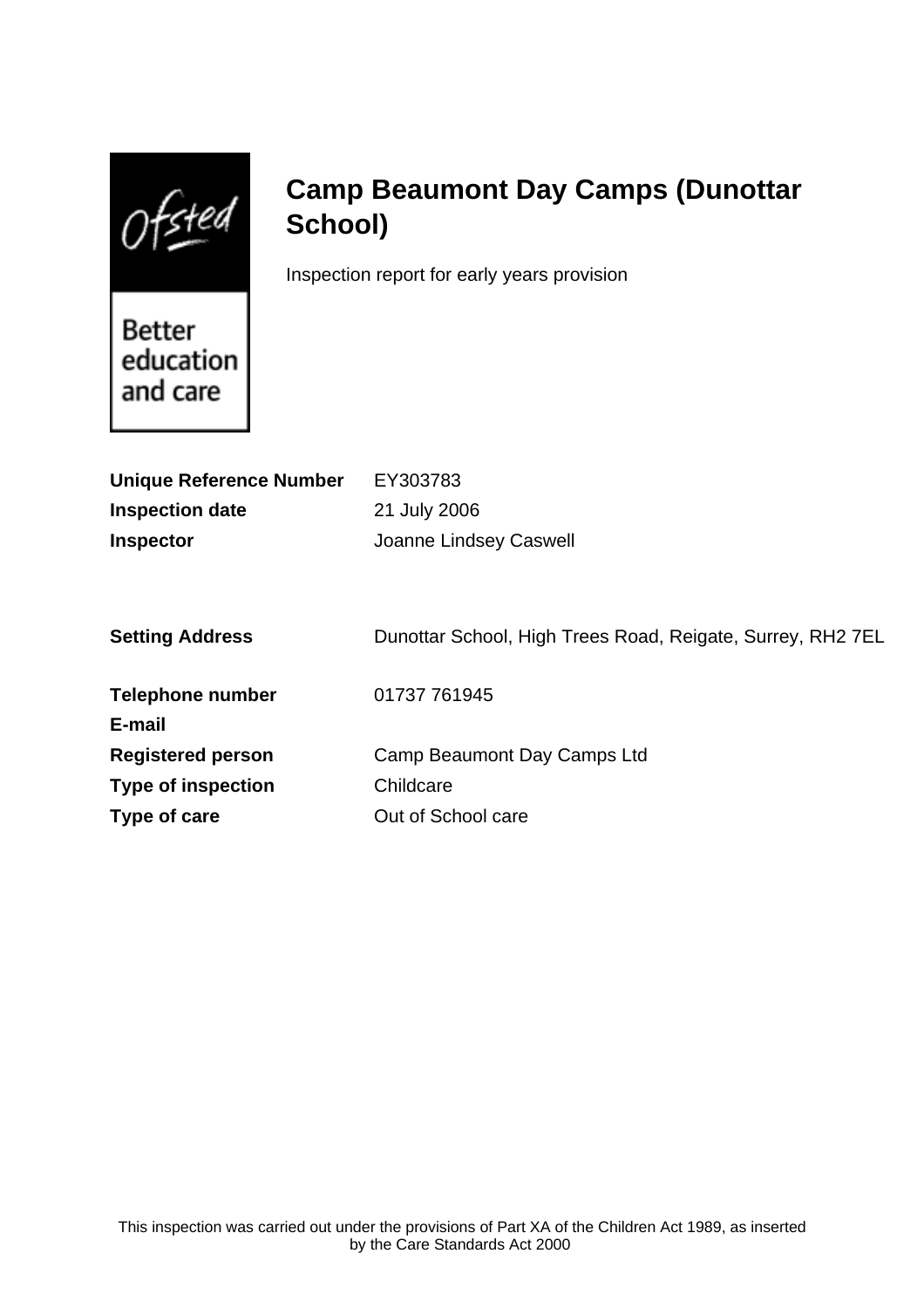# **ABOUT THIS INSPECTION**

The purpose of this inspection is to assure government, parents and the public of the quality of childcare and, if applicable, of nursery education. The inspection was carried out under Part XA Children Act 1989 as introduced by the Care Standards Act 2000 and, where nursery education is provided, under Schedule 26 of the School Standards and Framework Act 1998.

This report details the main strengths and any areas for improvement identified during the inspection. The judgements included in the report are made in relation to the outcomes for children set out in the Children Act 2004; the National Standards for under 8s day care and childminding; and, where nursery education is provided, the Curriculum guidance for the foundation stage.

The report includes information on any complaints about the childcare provision which Ofsted has received since the last inspection or registration or 1 April 2004 whichever is the later.

## **The key inspection judgements and what they mean**

Outstanding: this aspect of the provision is of exceptionally high quality Good: this aspect of the provision is strong Satisfactory: this aspect of the provision is sound Inadequate: this aspect of the provision is not good enough

For more information about early years inspections, please see the booklet Are you ready for your inspection? which is available from Ofsted's website: www.ofsted.gov.uk.

# **THE QUALITY AND STANDARDS OF THE CARE**

On the basis of the evidence collected on this inspection:

The quality and standards of the care are good. The registered person meets the National Standards for under 8s day care and childminding.

# **WHAT SORT OF SETTING IS IT?**

Camp Beaumont Day Camps - Dunottar School, is one of many camps operated by Camp Beaumont Day Camps. The company organises a number of multi-activity camps in locations across London and the home counties. The Dunottar School venue has been registered since 2005 and operates during school holidays. A maximum of 200 children, aged from three years to under eight years, may attend at any one time. The camp caters for children aged up to 16 years. Children are grouped according to age: Playtime - for children aged three-four years; Multi-Activity Magic - for children aged five-seven years; Multi-Activity Mania - for children aged eight-11 years and Teen Club - for children aged 12-16 years. Children arrive at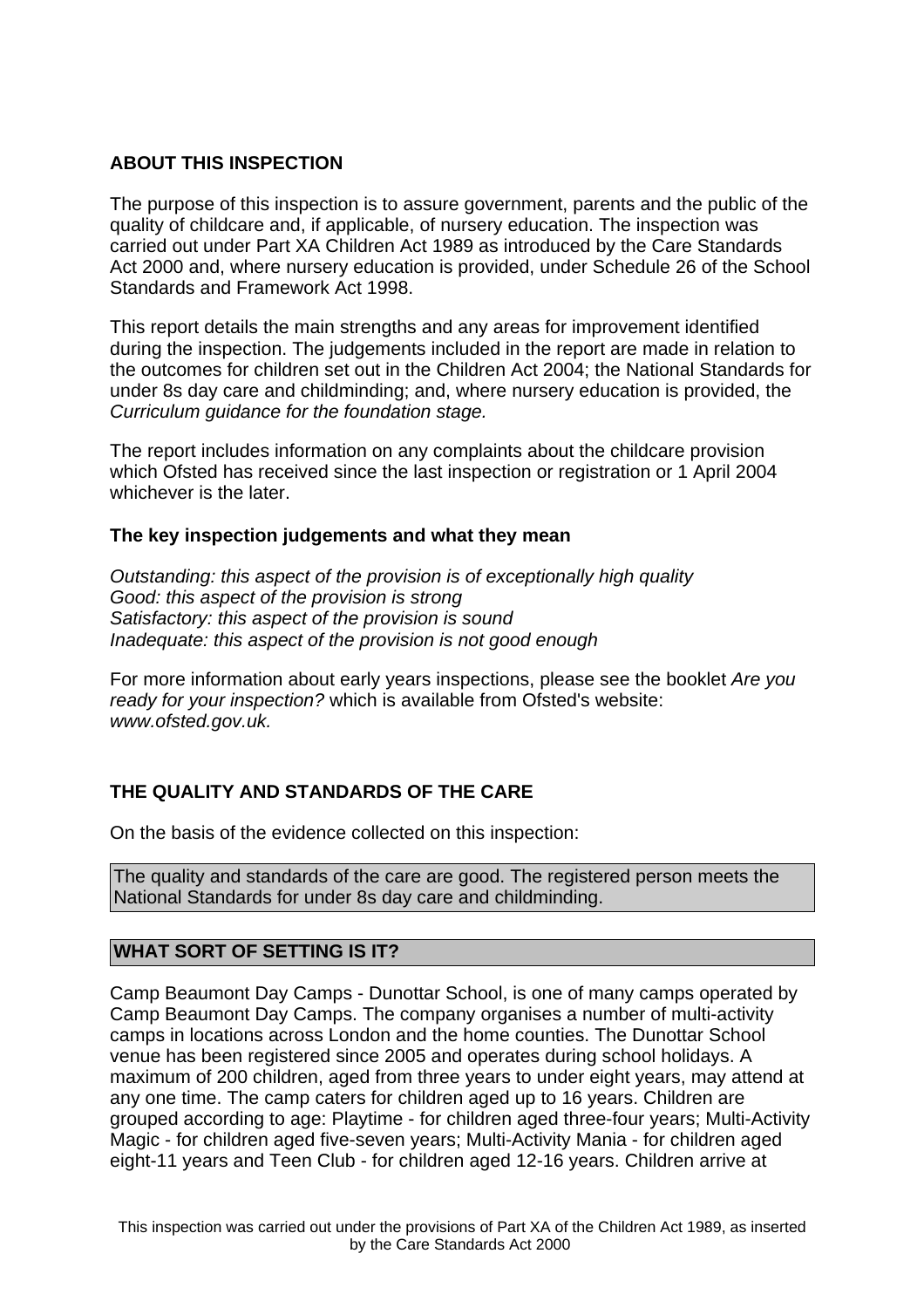camp from 08:30 and may be collected from 16:30 to 17:30. An extended day provision runs from 08:00 to 18:00. Children have access to extensive school facilities, including a purpose-designed nursery, classrooms, art and drama studios, an indoor swimming pool, sports pitches, tennis courts, dining hall, sports hall and extensive playgrounds and playing fields.

There are currently 280 children, aged from three to 16 years, on roll who are due to attend the camp this summer. The camp supports children with learning difficulties and/or disabilities and children who speak English as an additional language.

A team of 12 staff and two managers work with the children. The staff team consists of both qualified and student teachers and early years professionals. Six staff members hold recognised first qualifications. Camp Beaumont is an approved member of the British Activity Holiday Association (BAHA).

# **THE EFFECTIVENESS OF THE PROVISION**

#### **Helping children to be healthy**

The provision is good.

Children have a clear understanding of how to keep themselves healthy. They recognise the importance of hand washing and understand they must wash their hands after toileting and before eating. Staff make hand washing routines fun, enabling children to take part fully and benefit from personal care routines to promote their healthy development. There are very good procedures in place to protect children in hot weather. Children fully understand they must apply sun cream before going outside and recognise it's importance in ensuring their good health. For example, children talk about using sun cream "to protect us". Company policies support sun safety methods and ensure that children remain in the shade, or inside, during hot weather. Children also receive plenty of drinks and can access drinking water at any time to ensure they remain appropriately hydrated.

Children undertake many forms of physical exercise. They participate in a range of sports, team games and active play enabling them to move in a variety of ways to develop their muscle control and co-ordination. For example, children enjoy regular opportunities for swimming; they use the bouncy castle and trampoline and develop their spatial awareness and co-ordination as they pedal go-karts. There are many opportunities within the camp timetable for children to develop skills in different sports as they enjoy activities such as tennis, football and archery. This contributes towards children's good health and enables them to enjoy plenty of fresh air and exercise.

There are effective procedures in place to cater for children's individual health and welfare needs. All staff are aware of children's personal care routines and ensure that any documentation relating to accidents and medication is completed appropriately.

Children's dietary needs are met well. Children develop healthy eating patterns as staff encourage children to have healthy snacks, such as fresh fruit. Camp Beaumont is committed to promoting health eating and children's access to the tuck shop is now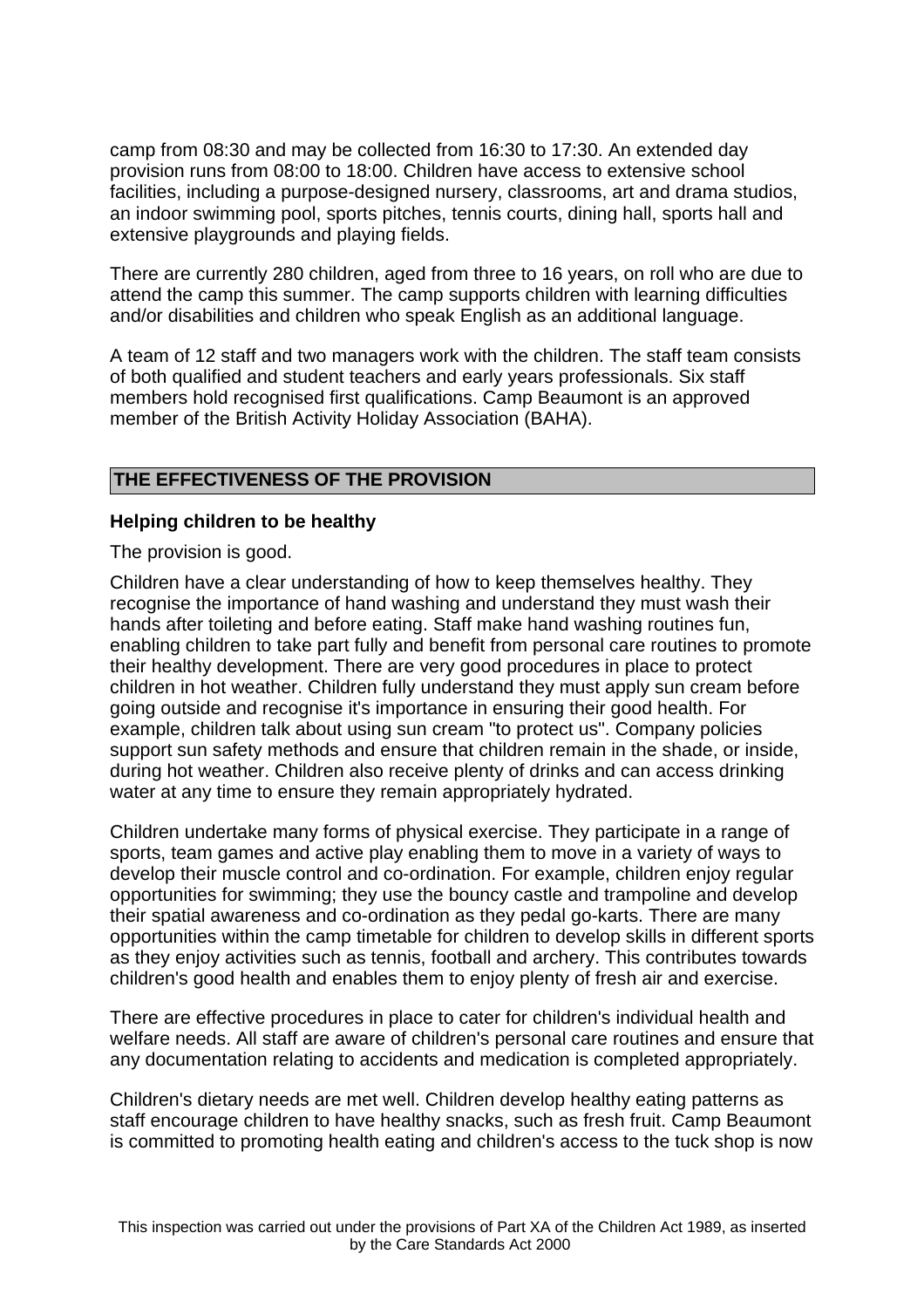restricted to several sessions a week. This encourages children to choose healthier snack options.

## **Protecting children from harm or neglect and helping them stay safe**

The provision is good.

The premises are safe and secure. Staff are very vigilant regarding children's security and undertake daily risk assessments. Staff challenge any unknown adults on the school site, ensuring that all visitors to the setting are authorised and, therefore, do not pose a risk to children. All 'high risk' areas, such as the school swimming pool, are made safely inaccessible to children, preventing them from accessing these areas unsupervised. There are strict safety procedures in place, regarding swimming and Camp Beaumont employs fully qualified lifeguards. This ensures that children can enjoy swimming and water activities safely.

Children learn about safety and understand how to keep themselves free from harm. For example, during activities such as archery, children learn about waiting in a safe area. Staff teach children the importance of safety as part of activities. For example, in some activities children have to wear helmets and protective clothing to protect themselves from injury.

Effective staff deployment ensures that children are fully supervised at all times and staff can summon help from other camp staff in the event of an emergency. Children use resources and equipment which are of high quality and are age-appropriate. For example, the older children use quad bikes and the younger children use go-karts as these are safer for the younger children.

Staff are very aware of their responsibilities regarding child protection. All staff undertake appropriate training and understand the procedures to follow, should they have any concerns about a child in their care. This contributes towards safeguarding children and enables staff to follow appropriate routines to protect children.

## **Helping children achieve well and enjoy what they do**

The provision is outstanding.

Children are extremely happy, very excited and full of enthusiasm for the range of activities available to them. They develop high levels of self-confidence, pride and independence as they undertake many new activities, make new friends and develop new skills. Staff are totally committed to ensuring all children have fun. They quickly build very close and warm relationships with the children and create a very happy, busy and fun atmosphere. Children and staff happily play and laugh together and the sound of children's laughter is evident in the camp. Children excitedly prepare for the Friday Review show and busily practise their songs and performance, showing great enthusiasm and enjoyment. Staff are skilled in extending children's own interests and integrate them into the camp routines. For example, one child confidently taught the rest of the children how to walk like an Egyptian. Children happily move around the camp singing the Camp Beaumont song and enthusiastically join in with the actions.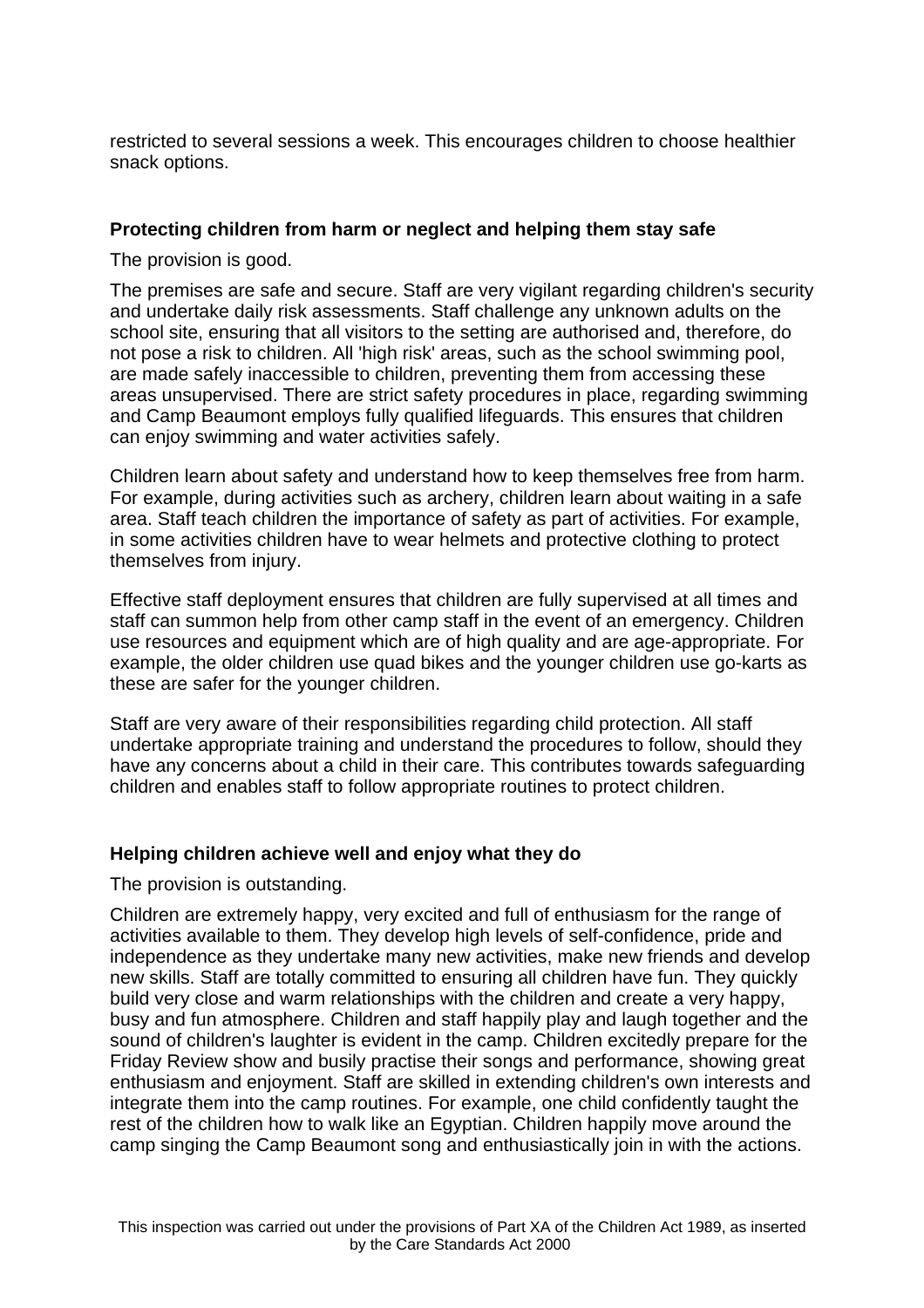They show enthusiasm for all activities and staff plan the day carefully to ensure children participate in a wide range of activities, both active and more sedentary, to ensure children have time to rest and re-build their energy.

Children benefit greatly from their time at camp. They happily talk about their new friends and discuss in detail their favourite aspects of camp. For example, they talk enthusiastically about the Water Olympics and enjoy having fun with the staff who take an active part in joining in with children's play. This creates a very busy, fun and happy atmosphere.

#### **Helping children make a positive contribution**

#### The provision is good.

Children are treated equally and fairly. Staff are very sensitive to each child's individual needs and ensure all relevant information is obtained from parents regarding their personal care routines. This enables staff to plan the camp routine accordingly. Children feel valued and listened to as staff actively build on children's own interests and listen to what children say. For example, children's own ideas are used as a basis for activity planning. Children develop a strong sense of belonging within the camp. They understand which group they belong to and form close relationships with the staff. Each group has its own base room and children take an active part in making their own posters and pictures to display.

Children's activities are tailored to their individual ability. The effective organisation of the age groups enables all children to undertake realistic, and safe, developmental challenge. Children learn to respect the needs of others and staff plan activities and themes which encourage children to learn about the wider world.

There is good provision in place to support children with learning difficulties and/or disabilities. All activities can be adapted to cater for children's individual needs and alternative arrangements can be made to ensure that each child can participate. For example, the school playing field is accessible by vehicle. This ensures that any child or adult with a physical disability or mobility difficulty can still participate in activities on the sports field.

Children behave very well as staff provide a busy and stimulating routine. All children are occupied and there is a very positive atmosphere. Children's achievements are recognised and celebrated, enabling children to feel good about themselves and focus on positive action. Staff are skilled in managing children's behaviour and effective strategies are in place to deal with any unacceptable behaviour.

There is good partnership in place between parents and carers. Staff welcome all parents and carers into the camp on a daily basis and staff make themselves available to discuss each child's individual needs. There is some written information displayed for parents outlining company policies and procedures, although the complaints procedure does not include the telephone number for Ofsted. This restricts parents from informing Ofsted by telephone of any concerns or issues. Staff welcome parents' feedback and actively respond to comments raised. For example, the tuck shop opening times have been reduced as a result of parental feedback.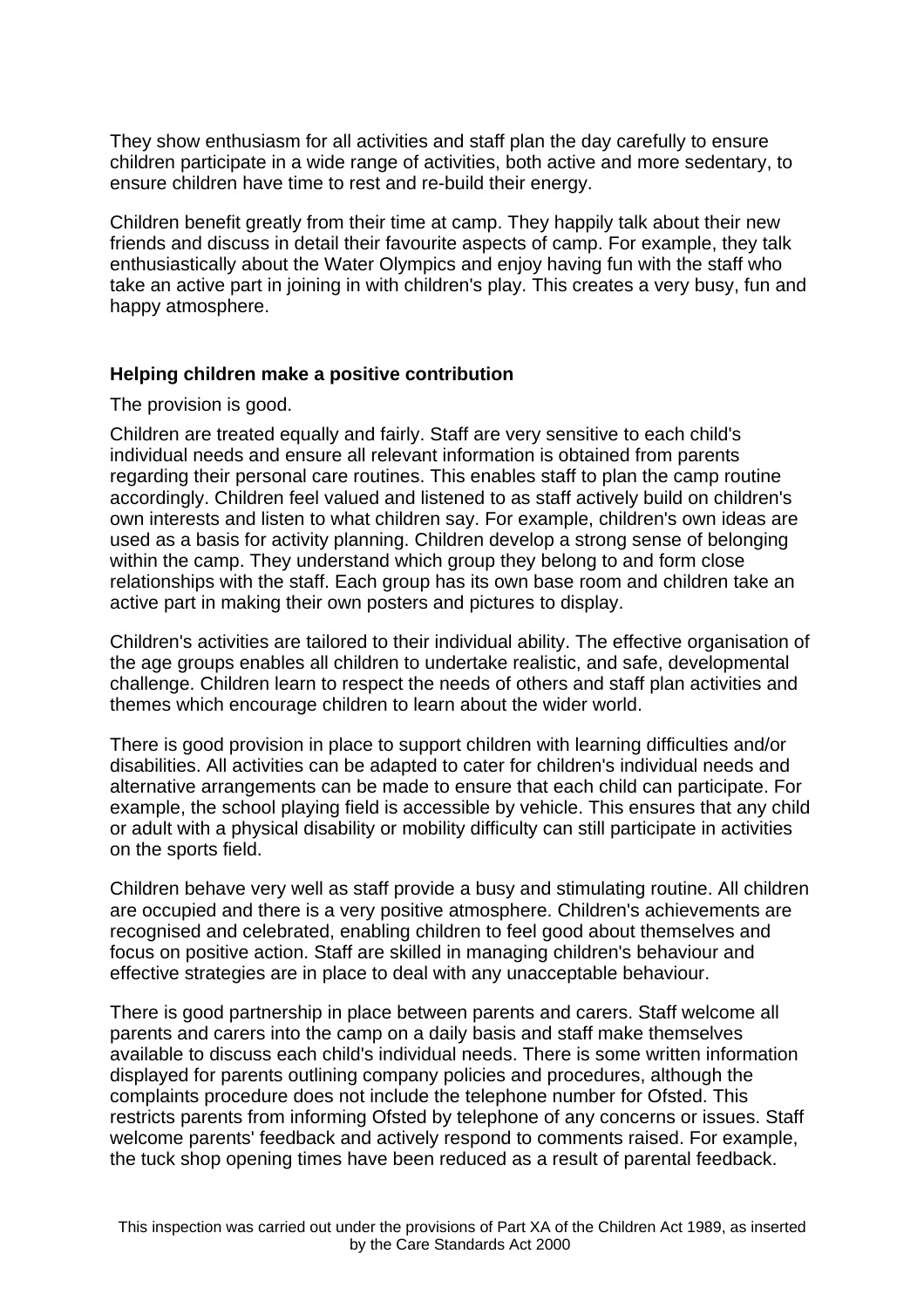This demonstrates the strong commitment staff show in working closely with parents to ensure consistency for children.

# **Organisation**

The organisation is good.

Staff work very well together as a strong and supportive team. The camp director and assistant director have a clear understanding of the national standards and both demonstrate good leadership skills. For example, the assistant director is particularly skilled in meeting the younger children's needs, whereas the camp director is skilled and experienced in addressing the older children's needs. This results in strong leadership.

The organisation of the camp is good and staff are flexible in adapting the daily routine around the children's individual needs. For example, the routine for the younger children incorporates plenty of times for rest and quieter activities. Staff deployment is fully effective and ensures that staffing ratios meet the requirements of the national standards. All staff undertake appropriate vetting procedures and clear policies are in place to ensure that any staff member who has not yet received clearance is never left alone with children. Additional staff, such as bus drivers, also have appropriate clearance to work with children.

There is a comprehensive staff induction programme in place. This ensures that staff fully understand, and implement, all company policies and procedures. As a result of this, the camp runs smoothly and efficiently as all staff are familiar with their roles and responsibilities.

All regulatory documentation is maintained in full and is stored securely. Children's records are kept confidential and all necessary information is made known to staff. An accurate record of children's attendance is maintained, including all times of arrival and departure. This ensures that staff use documentation appropriately to meet the national standards.

The setting meets the needs of the range of children for whom it provides.

## **Improvements since the last inspection**

Not applicable.

## **Complaints since the last inspection**

There have been no complaints made to Ofsted since registration.

The provider is required to keep a record of complaints made by parents, which they can see on request. The complaints record may contain complaints other than those made to Ofsted.